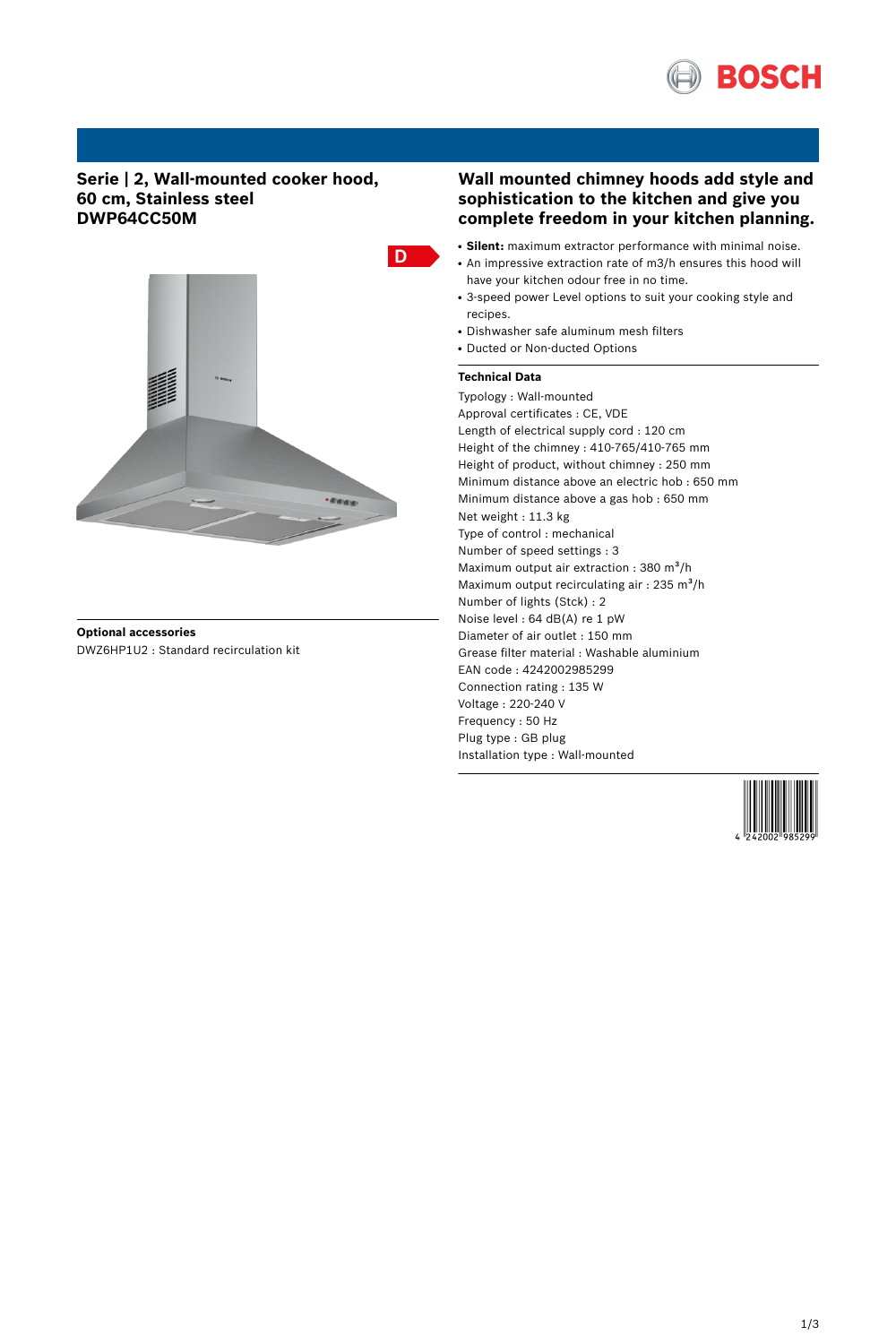

**Serie | 2, Wall-mounted cooker hood, 60 cm, Stainless steel DWP64CC50M**

#### **Optional accessories**

- Recirculating kit DWA0KP6A
- *\* In accordance with the EU-Regulation No 65/2014*

**Wall mounted chimney hoods add style and sophistication to the kitchen and give you complete freedom in your kitchen planning.**

#### **Key performance features:**

- Energy Efficiency Class: <sup>D</sup> (at <sup>a</sup> range of energy efficiency classes from A+++ to D)
- Max. extraction rate: <sup>380</sup> m3/h
- Noise max. Normal Level: Noise, max. speed in normal us: <sup>64</sup> dB dB\*

#### **Features**

- <sup>3</sup> power levels
- 2 x LED 5W
- Colour Temperature: <sup>4000</sup> <sup>K</sup>
- <sup>2</sup> removable metal grease filter cassettes
- Installation: wall

### **Design**

- Chimney extractor hood
- Push button control
- Mechanical

#### **Performance/technical information**

- Suitable for ducted or recirculating operation
- For recirculated extraction charcoal filter (accessory) needed
- Maximum extraction rate exhaust air 380  $m^3/h$  according to EN 61591
- Extraction rate in recirculation mode: Max. normal use:235 m<sup>3</sup>/h
- Noise level according to EN 60704-3 and EN 60704-2-13 at max. normal use exhaust air: 64 dB(A) re 1 pW
- Noise level in recirculation mode: Max. normal use:70 dB(A) re 1 pW (56 dB(A) re 20 µPa sound pressure)
- Power rating: <sup>135</sup> <sup>W</sup>
- Light Intensity: <sup>1000</sup> lux
- Electrical cable length 1.2 <sup>m</sup>
- Diameter pipe <sup>Ø</sup> <sup>150</sup> mm (Ø <sup>150</sup> mm enclosed)
- Dimensions exhaust air (HxWxD): 790-1015 <sup>x</sup> <sup>598</sup> <sup>x</sup> <sup>470</sup> mm
- Dimensions recirculating (HxWxD): 790-1015 <sup>x</sup> <sup>598</sup> <sup>x</sup> <sup>470</sup> mm
- Blower Efficiency Class: E\*
- Lighting Efficiency Class: A\*
- Grease Filtering Efficiency Class: C\*
- Average Energy Consumption: 72.8 kWh/year\*